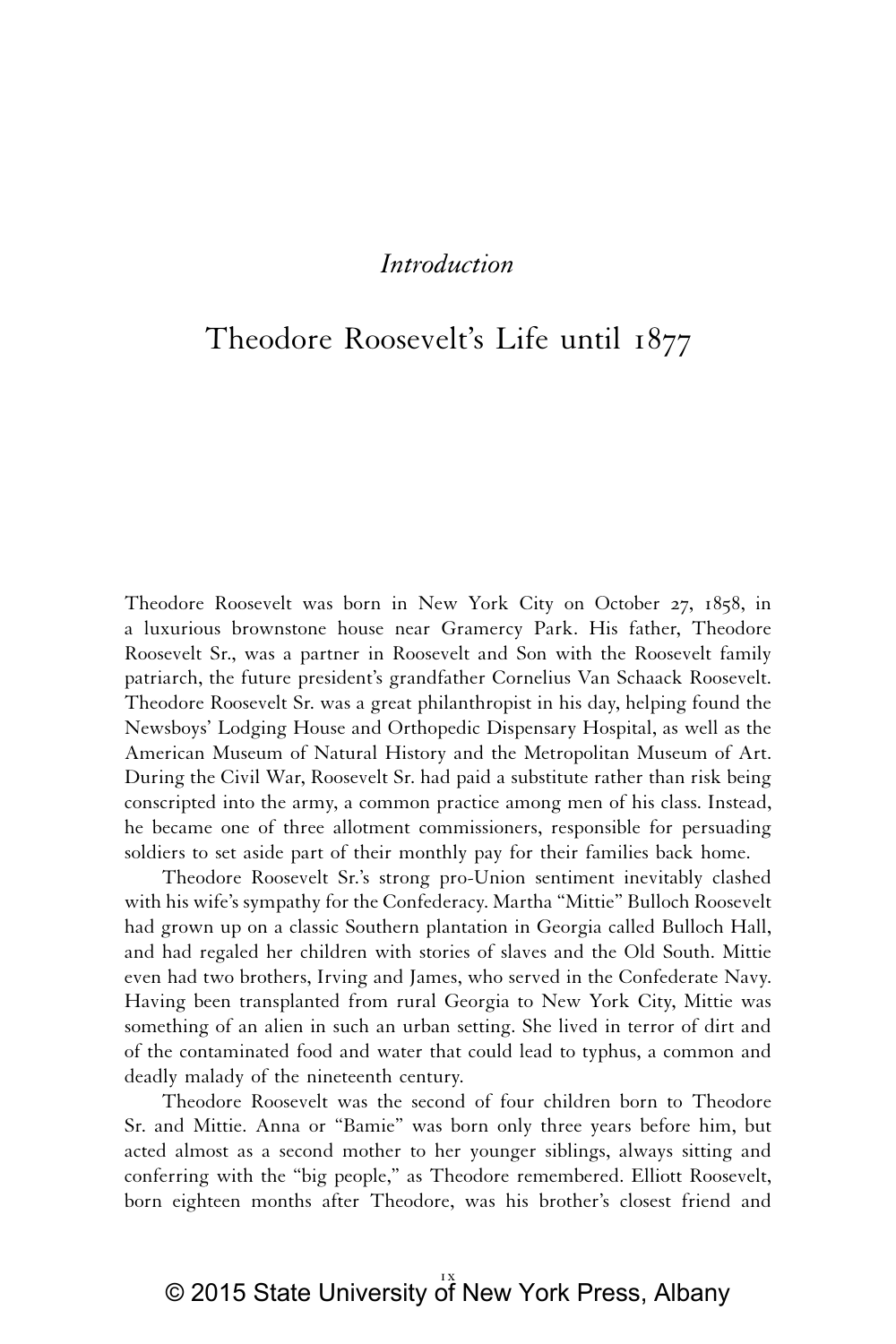playmate during their childhood. Sister Corinne was born a year after Elliott, meaning that the three youngest children were born within a span of only three years. Illness plagued the children. Anna suffered from a spinal defect that required her wearing a painful harness. Elliott suffered seizures that, as he grew older, would make him turn to alcohol in an effort to control them. Theodore and Corinne both suffered from asthma and headaches. Theodore's frequent illness left him smaller than Elliott and turned him into something of an introvert. He spent many solitary hours observing insects, learning the Latin names of birds, and practicing taxidermy. Once Theodore's father implored his young son, "You must make your body." The boy took the order to heart, and it served as a guiding principle for the rest of his life.

For the Roosevelts, summers meant the countryside. Eventually Theodore Roosevelt Sr. acquired a summerhouse at Oyster Bay, Long Island, near the house of his father. Roosevelt remembered the time spent there with great joy. In the countryside the children rode horses, swam in and rowed on Long Island Sound, and tramped through the woods. On Long Island the young Theodore fed his growing interest in natural science, and his lifelong love of the outdoors.

The Roosevelt children did not attend school, so they were deprived of the social instruction afforded by the classroom and playground. Throughout Theodore's childhood his siblings and many cousins remained his only playmates, and the presence of strange boys—often bigger, stronger, and more aggressive—caused him great anxiety. Roosevelt drew great enjoyment and support from his close-knit family. Roosevelt's father was the dominant figure of the boy's life, and the younger Theodore remained close to his siblings—his sisters in particular—until the day he died.

The Roosevelt family took two grand tours of Europe, the first in 1869–70 as Theodore turned eleven, the second in 1872–73 when he turned fourteen. The first trip was troubled by Theodore's near-constant bouts of headaches, asthma, and homesickness. Later, in his memoirs, Roosevelt himself would note that this trip was colored by his immature "chauvinism and contempt" toward Europe, while the second trip reflected growing maturity, a sense of "discernment and appreciation," and a love of Germany cultivated during a long stay with a German family in Dresden. Roosevelt's direct boyhood contact with Europe was certainly important in the development of his ideas, both about America and the world. Roosevelt admired the art, history, and landscapes of England, France, Switzerland, Italy, and Germany.

For all of his appreciation of European art and scenery, young Theodore decried the poverty and filth he saw. This was ironic, as New York's lower wards were notorious for their abject poverty and mountains of garbage. During his childhood in New York, aside from trips with his father to the Newsboys' Lodging House, at the corner of Fulton and Nassau streets, Roosevelt had been largely shielded from such sights. Before Roosevelt had similar contact with New York's "other half" in the 1880s, the European trips probably were the boy's first close observations of real poverty.

## © 2015 State University of New York Press, Albany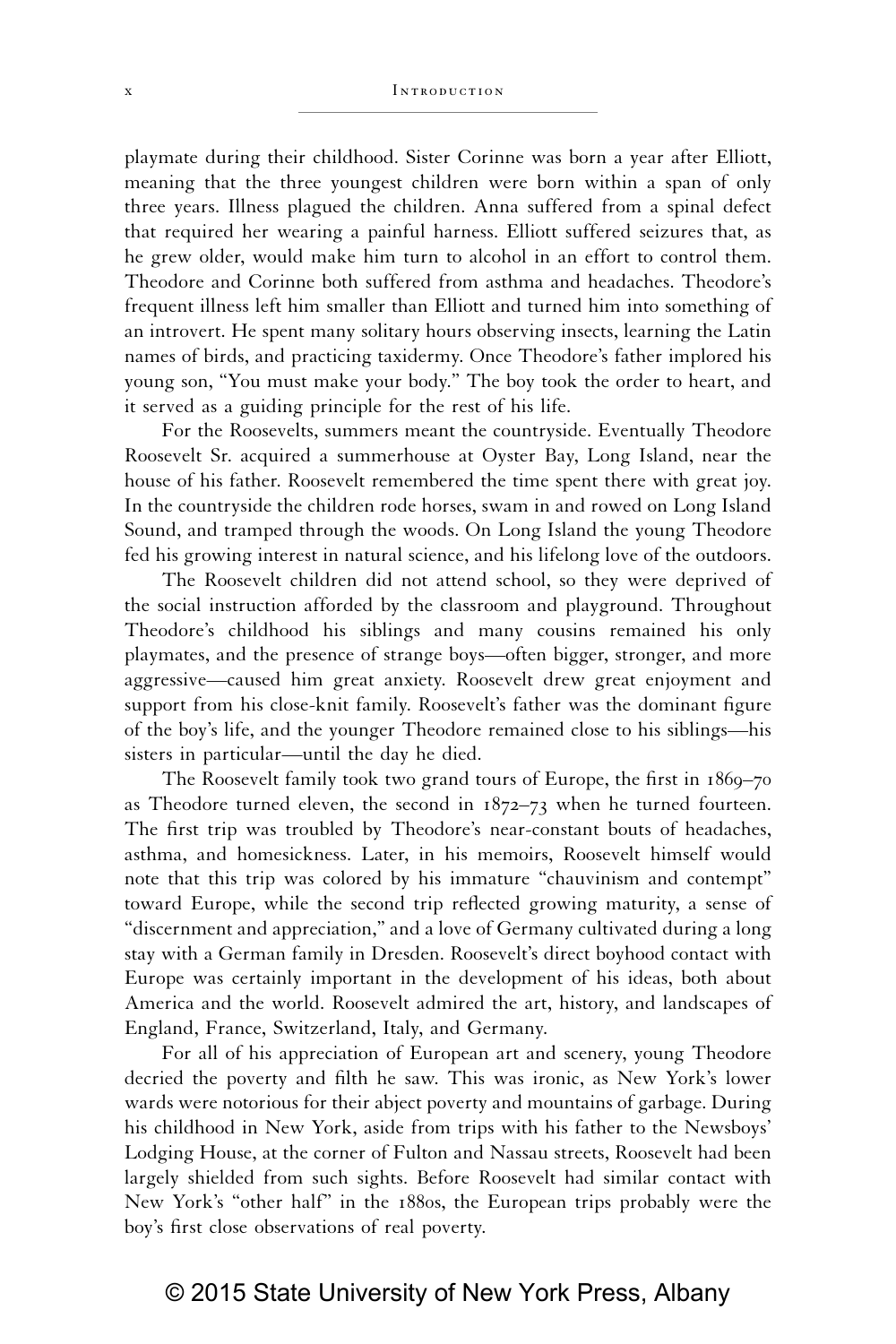During the family's second tour, Theodore and Elliott spent the summer of 1873 living with the Minckwitz family of Dresden, where they were immersed in German language and culture. This was when Roosevelt began a love affair with all things German that would last until the Great War. The choice of Germany, and Dresden in particular, was no accident. In the nineteenth century, German was the language of literature, history, and science. In New York, the German people were considered sober, cultured, and industrious. Unification having taken place two years before, Germany was an important European power. Finally, while Berlin was the political capital of the new country, Dresden was the German capital of art, music, science, and education. A beautiful city often compared to Florence, Dresden boasted some of Europe's best galleries, museums, and libraries. If Theodore Roosevelt Sr. was looking for a city to provide his children intellectual stimulation, he found it in Dresden.

Upon returning from the second grand tour, young Theodore began preparing for entrance into Harvard. In the winter of 1873, he began receiving tutoring from Harvard graduate Arthur Cutler with the single goal of passing the university admission exams. At the time, Harvard was undergoing expansion and curriculum changes. President Charles Eliot had instituted a controversial system of "electives" that allowed students to choose courses that simply interested them, such as botany and history. Such subjects might not have seemed to prepare America's top young men for careers in law, medicine, or business, but that was the point. The United States needed more than mere specialists. The country also needed men who could think.

The elective system also emphasized educating the individual student, rather than imposing a one-size-fits-all curriculum. Eliot rejected the idea that schools should be merely factories of homogeneity. This seemed to reflect Roosevelt Sr.'s attitude toward raising his own children by cultivating their individuality and responding to each child's unique needs. His elder son's talent clearly lay with the natural sciences, and under Professor Louis Agassiz, Harvard had become the leading university in the field.

Harvard was more than just the university and the town of Cambridge. In Gilded Age America, Harvard meant Boston. The city of Boston and its ruling class must have figured prominently in the Roosevelts' decision that Theodore should attend Harvard. One reason was probably Boston's reputation as the "Athens of America," as *North American Review* founder William Tudor put it. For its small size, Boston boasted an enormous array of authors, poets, historians, artists, and scientists. Roosevelt's father perhaps viewed Boston as he regarded Dresden in Germany, not as the political or financial capital of the country, but as the cultural capital. Just as the European grand tours were meant to broaden and enrich his children's view of the world, sending his son to Boston was meant to make Theodore a refined and cultured gentleman.

The Boston Brahmins also shared the elder Roosevelt's sense of *noblesse oblige*, the understanding that wealth and power conferred responsibility for one's community. The elite Bostonians were also reformers. At the Republican